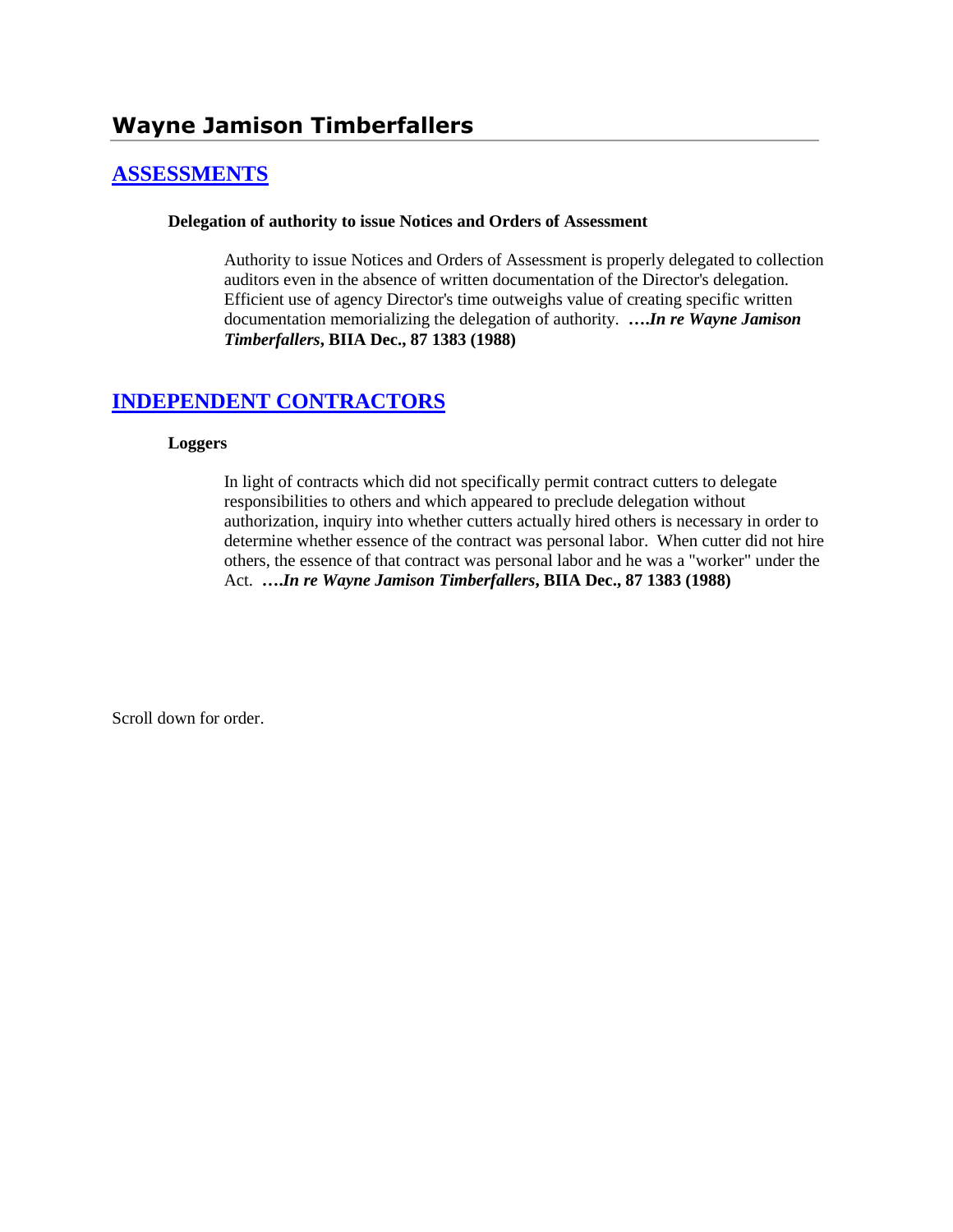## **BEFORE THE BOARD OF INDUSTRIAL INSURANCE APPEALS STATE OF WASHINGTON**

**)**

### **IN RE: WAYNE L. JAMISON, et. ux., WAYNE JAMISON TIMBERFALLERS**

**) DOCKET NOS. 87 1383 & 87 1384**

**FIRM NO. 234369 ) DECISION AND ORDER**

APPEARANCES:

Wayne Jamison Timberfallers, Inc., by Branfeld, Elsop & Holzman, P.S., per Gary H. Branfeld, and Olson & Rains, P.S., per Stephen L. Olson, withdrawn

Department of Labor and Industries, by The Attorney General, per Art DeBusschere, Assistant, and Charles Barron, Legal Intern

The appeal in Docket No. 87 1383 was filed by Wayne L. Jamison as the sole proprietor on his and his wife's behalf on April 23, 1987, from a Department order dated April 6, 1987 which affirmed a Notice and Order of Assessment of Industrial Insurance Taxes No. 51470 dated January 16, 1987, which demanded payment of \$6,706.74 in industrial insurance taxes for the period of April 1, 1984 through December 31, 1984.

The appeal in Docket No. 87 1384 is an appeal filed by Wayne Jamison Timberfallers, Inc. on April 23, 1987 from a Department order dated April 6, 1987 which affirmed a Notice and Order of Assessment of Industrial Insurance Taxes No. 51469 dated January 16, 1987, which demanded payment of \$38,810.52 in industrial insurance taxes for the period of January 1, 1985 through March 31, 1986. The Department orders are **REVERSED AND REMANDED**.

# **DECISION**

Pursuant to RCW 51.52.104 and RCW 51.52.106, this matter is before the Board for review and decision on timely Petitions for Review filed by the employer to Proposed Decisions and Orders issued on March 10, 1988 in which the orders of the Department of Labor and Industries dated April 6, 1987 were reversed and the matters remanded to the Department of Labor and Industries for further investigation and recalculation of the amount of industrial insurance taxes for the timber falling labor of George Steven Tuengel, John Holmchuck, Stephen Cox, Dan Richmond, Dave Moran, and Jack Campbell, owed by Wayne L. Jamison proprietorship during the period April 1, 1984 through December 31, 1984, and owed by Wayne Jamison Timberfallers, Inc. during the period January 1, 1985 through March 31, 1986.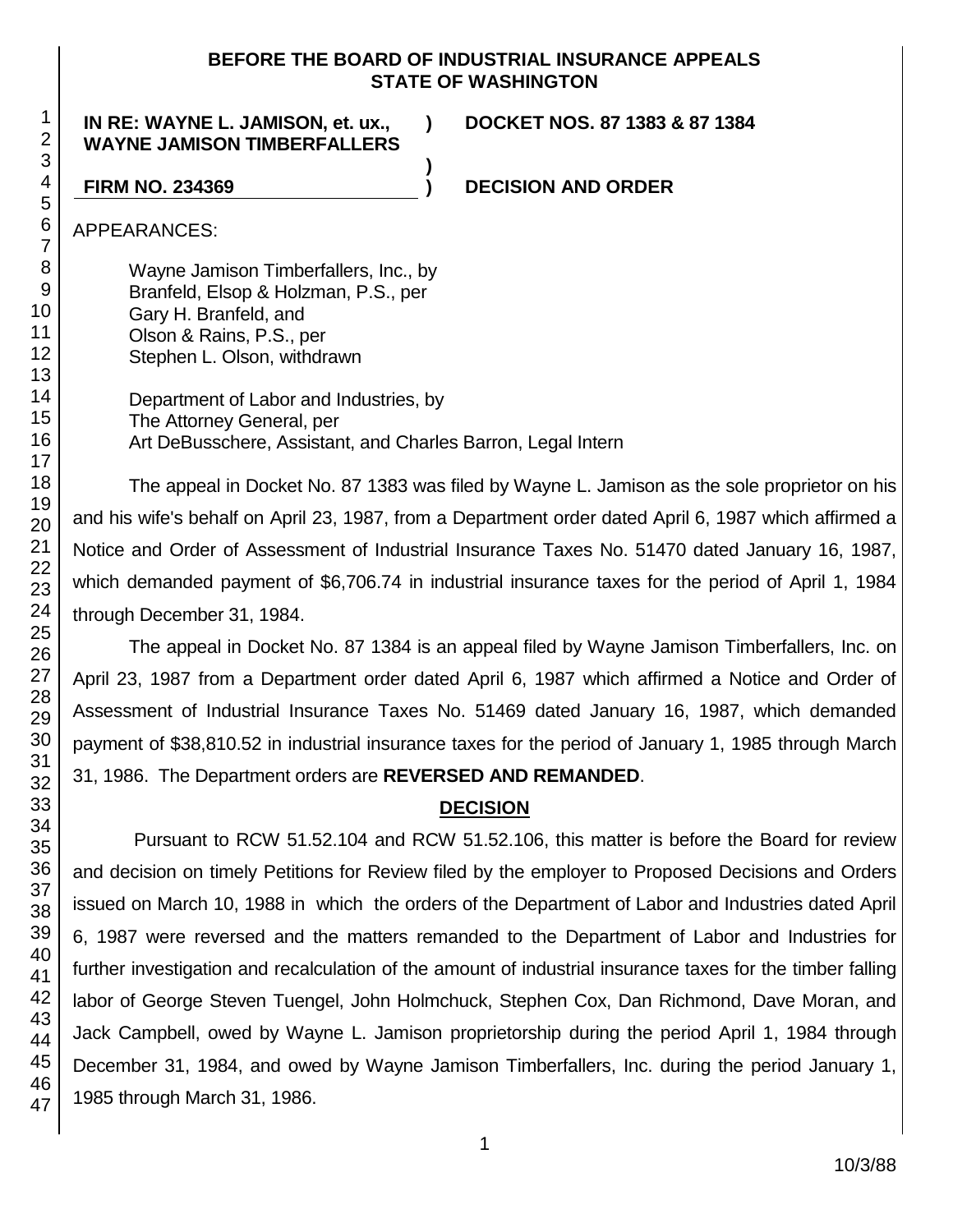The Board has reviewed the evidentiary rulings in the record of proceedings and finds that no prejudicial error was committed and said rulings are hereby affirmed. The two appeals are hereby consolidated for purposes of our final disposition.

The issues presented by this appeal and the evidence presented by the parties are adequately set forth in the Proposed Decisions and Orders. We have granted review in order to (1) reaffirm the finding made in the Proposed Decisions and Orders that collection auditors were delegated the authority to issue Notices and Orders of Assessment of Industrial Insurance Taxes by the Director of the Department; (2) find that the record contains sufficient indication of the actual hours worked by individuals George Steven Tuengel, John Holmchuck, Steven Cox, Dan Richmond, Dave Moran and Jack Campbell such that Wayne Jamison Timberfallers, Inc. owes industrial insurance taxes based on the actual hours worked by such individuals as shown by the time records of Wayne Jamison Timberfallers, Inc.; and (3) find that for those contracts worked on by George Steven Tuengel, John Holmchuck, Steven Cox, Dan Richmond, Dave Moran, and Jack Campbell it was not proven that personal service was not the essence of the contract and, therefore, these contractors were covered under the Industrial Insurance Act.

We first turn to the issue of "delegation". A. Edward Wheelhouse was appointed collection supervisor within the Industrial Insurance Division of the Department of Labor and Industries in November of 1982. At that time the collection supervisor was issuing Notices and Orders of Assessment of Industrial Insurance Taxes. Mr. Wheelhouse suggested that the authority to issue the Notices and Orders of Assessment be delegated to collection auditors. Soon thereafter his suggestion was implemented. He understood that authority for the change came from the Director of the Department. Mr. Wheelhouse stated that he had issued a memo in November of 1982 telling the collection auditors that they had been delegated the authority to issue the Notices and Orders of Assessments on their accounts. However, he was unable to locate his copy of this memo.

Richard Slunaker was the Assistant Director and supervisor of the Industrial Insurance Division of the Department of Labor and Industries in 1982. He recalls conferring with Mr. Wheelhouse over this delegation of authority. It was his recollection that Mr. Kinville, then the Director of the Department of Labor and Industries, approved the change. Though he recalled that there was a memo issued about the authority to issue the Notices and Orders of Assessments by collection auditors, he could not find it nor recall if it was from himself to Mr. Wheelhouse or from Mr. Kinville to Mr. Wheelhouse,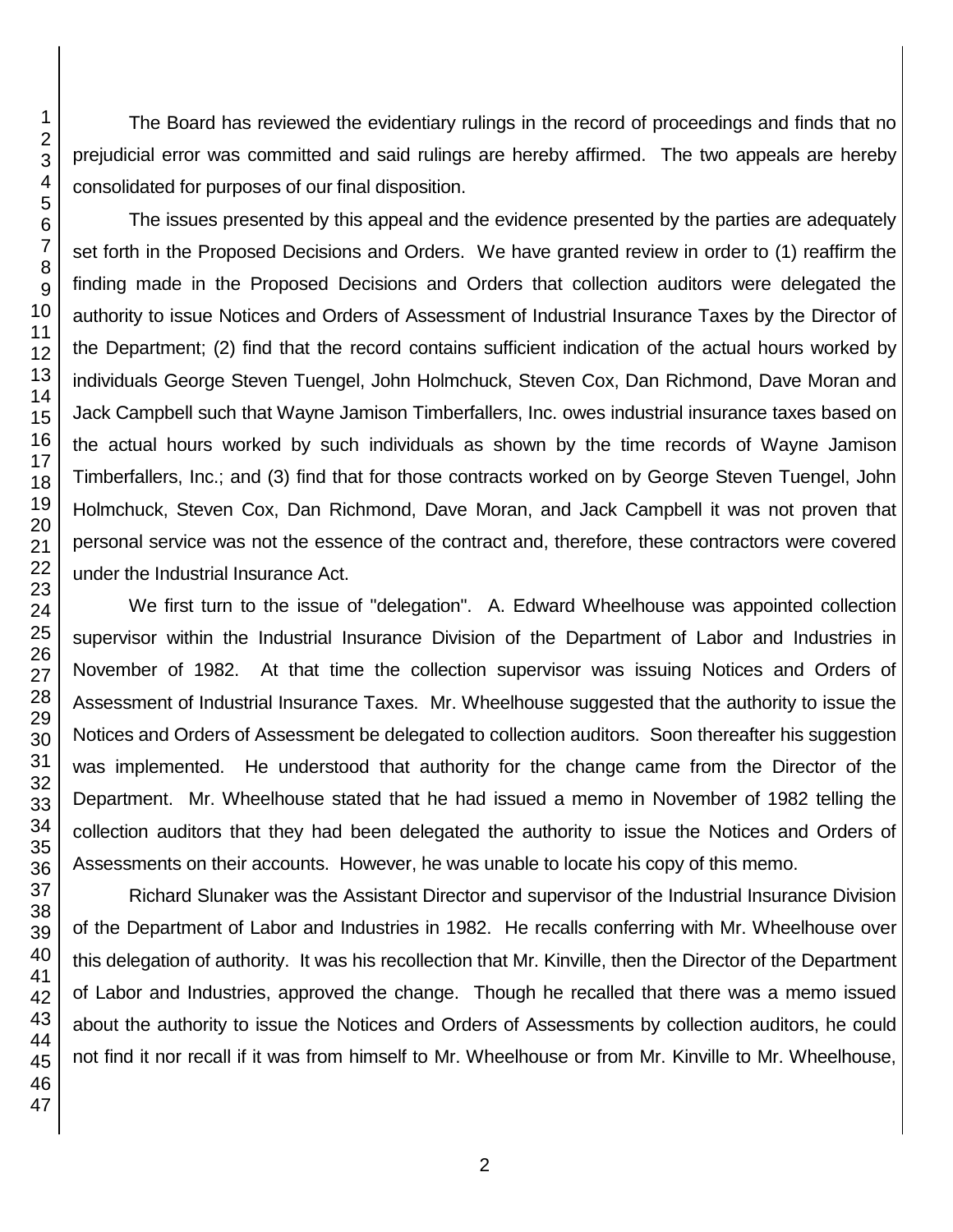through himself. The stipulated testimony of Sam Kinville indicates only that he does not have a recollection regarding the authority to issue the Notices and Orders of Assessments.

The two standard legal treatises which address the issue of sub- delegation of authority within an administrative agency agree that the trend in administrative law is away from challenges to technical requirements of sub-delegation. See K. Davis, Administrative Law Treatise ] 9 (1958); and F. Cooper, State Administrative Law pp. 91-92 (1965). These experts in administrative law note that the trend away from technicalities in sub-delegation allows an agency head the freedom to address general policy concerns and to supervise the functions of the agency. However, the experts recognize the necessity of an agency review process which protects individuals from possible mistakes made by those acting for the head of the agency.

In Washington the Legislature has expressly authorized the Director of the Department of Labor and Industries to delegate his power to issue Notices and Orders of Assessment. RCW 51.48.120. The Legislature has also created a review process by which the employer can appeal a Notice and Order of Assessment to the Board of Industrial Insurance Apppeals. Therefore the rights of individual employers to obtain review of possible mistakes made by collection auditors who issue Notices and Orders of Assessment are protected. Though there was testimony that a memorandum was issued in December of 1982 authorizing collection auditors to issue Notices and Orders of Assessments, this memorandum could not be located. However, even if the delegation was verbal and not memorialized in writing, this was sufficient delegation of this authority to the collection auditors. Clearly, it cannot be said that there was no delegation. This has been the practice of the Department for nearly six years and the employer has not shown that the director did not know that collection auditors were issuing Notices and Orders of Assessments. While verbal delegation might be poor practice, the policy of making efficient use of a government agency director's time through the process of sub-delegation outweighs the bureaucratic value of creating specific written documents memorializing a delegation of authority. Accordingly, the motion to dismiss for improper delegation of the authority to issue Notices and Orders of Assessment, and for lack of jurisdiction, is denied.

We must next turn to the issue of whether George Tuengel, John Holmchuck, Steven Cox, Dan Richmond, Dave Moran, and Jack Campbell were independent contractors for Wayne Jamison Timberfallers, Inc., whose personal labor was the essence of the contract. If so, they were workers within the meaning of RCW 51.08.180. If these men were independent contractors whose personal labor was not the essence of the contract, then they would not be covered under the Industrial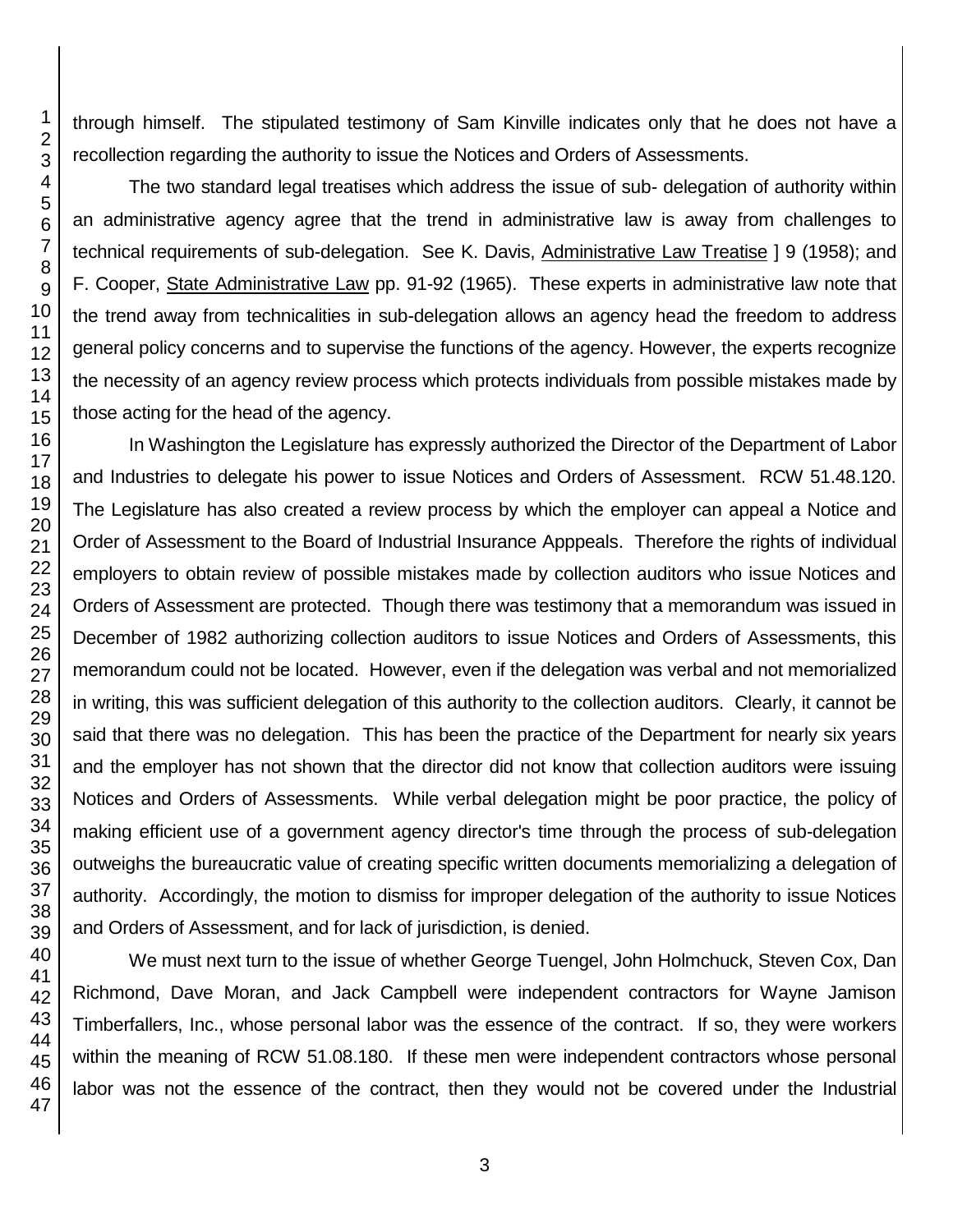Insurance Act and Wayne Jamison Timberfallers, Inc. would not owe industrial insurance taxes for their labor.

One of the leading cases in this state on that subject is White v. Department of Labor and Industries, 48 Wn.2d 470 (1956). Under White there are three prongs to the test for determining when a contract is one, the essence of which is not personal labor, so that the independent contractor is not covered under RCW 51.08.180. White delineates: (1) those who must of necessity own or supply machinery or equipment to perform the contract; (2) those who obviously cannot perform the contract without assistance; or (3) those who of necessity or choice employ others to do all or part of the work which they have contracted to perform. The testimony of witnesses on behalf of the Department indicates that in the audit process a distinction is drawn based on the third prong of the White test. Those contractors who actually employed others to do all or part of the work were excluded from the audit and therefore no premium was due for the hours for which they billed Wayne Jamison. The recent Court of Appeals case of Massachusetts Life Insurance v. Department of Labor and Industries, 51 Wn. App. 159 (1988), indicates that White stands for the proposition "that the Act does not cover an independent contractor when the contracted parties contemplate that the labor will be done by others in whole or in part". Massachusetts Life Insurance, supra, at 165.

The above cited authorities convince us that George Tuengel, John Holmchuck, Steven Cox, Dan Richmond, Dave Moran, and Jack Campbell could be considered independent contractors whose personal labor was not the essence of the contract only if it could be shown that their contract with Wayne Jamison Timberfallers, Inc. contemplated that all or part of the work would be performed by others. The problem then becomes one of proof. If the employer can show that in any case it was contemplated that the work would be done by others then it cannot be said that the essence of the contract was the personal labor. However, if the nature of the relationship spelled out in the contract is not dispositive of that issue, we, and the Department, can only look to the actual behavior of the parties. Stated another way, if the contract does not prove that it was contemplated by the parties that the labor would be done completely or in part by others, then there must at least be a showing that the labor was indeed performed completely or in part by others.

With this in mind, we can analyze the contracts Mr. Jamison entered into on behalf of Wayne Jamison Timberfallers, Inc. with George Tuengel, John Holmchuck, Steven Cox, Dan Richmond, Dave Moran and Jack Campbell. The record indicates that Mr. Jamison would assign specific tracts or strips of land to these gentlemen (hereinafter referred to as contract cutters). He indicated he entered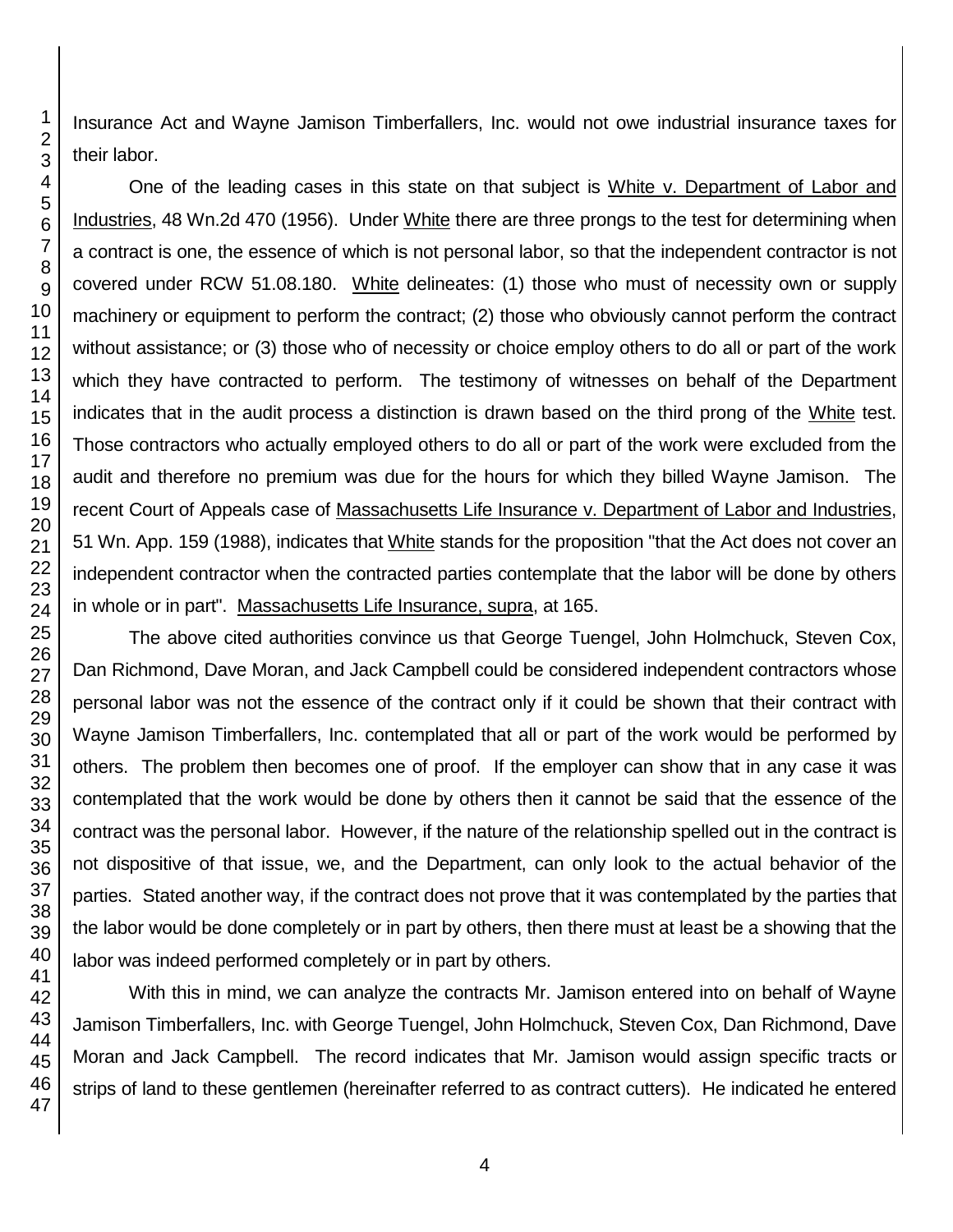into nearly identical written contracts with most of the contract cutters he used for each of these strips of timber. See, e.g., Exhibit 4. The auditor in this matter, June Karlson, testified that she relied upon this sub contract with the contract cutters to determine whether Jamison had direction and control of the cutters. She indicated that paragraph 7 of the sub contracts allowed Wayne Jamison to terminate the contracts at any time without penalty or obligation. Also, paragraph 9 of the contracts allowed Jamison to change the scope of the work performed and the terms and conditions of the contract if done in writing and with signatures. She testified that she determined that this language gave Jamison the power to direct and control the contract cutter and had the effect of allowing him to fire the contract cutter as he would any other employee.

Perhaps most detrimental to the employer's theory of the case is paragraph 8 which indicates that "contractors shall not assign this agreement or sub contract all or any part of the work without the consent of Wayne Jamison Timberfallers, Inc." Exhibit 4. We would consider this language to nullify the assertions made by Mr. Jamison that it was contemplated and required that the contract cutters work with other people. Construing this language in a light most favorable to the employer, we do not find that the contract is dispositive as to whether or not the contract cutters and Wayne Jamison had contemplated that others could perform all or part of the work.

In spite of this, we would still be willing to consider those contracts in which contract cutters actually hired others to do part of the work, as contracts in which personal labor was not the essence of the contract. Before doing so, however, we would require definite and specific proof of contracts for specific strips of land where the contract cutters actually had others working all or part of the time. Nowhere in the record can we find the specificity which we would require before determining that, in any particular situation, the contract cutter was operating under a contract for which personal labor was not the essence of the contract. Therefore the Department orders must be upheld at least insofar as providing that George Steven Tuengel, John Holmchuck, Steven Cox, Dan Richmond, Dave Moran, and Jack Campbell were independent contractors with Wayne Jamison Timberfallers Inc., whose personal labor was the essence of their contracts.

Finally, the employer challenged the method used by the Department of Labor and Industries to assess premiums based on assumed hours pursuant to WAC 296-17-350. The records by Wayne Jamison Timberfallers, Inc. contained in the time book, Exhibit 13, the check register, Exhibit 15, as well as the recognized standard in the industry of man-days equalling six hours of work, are sufficient to allow actual hours to be used for calculating the industrial insurance taxes owed for each contract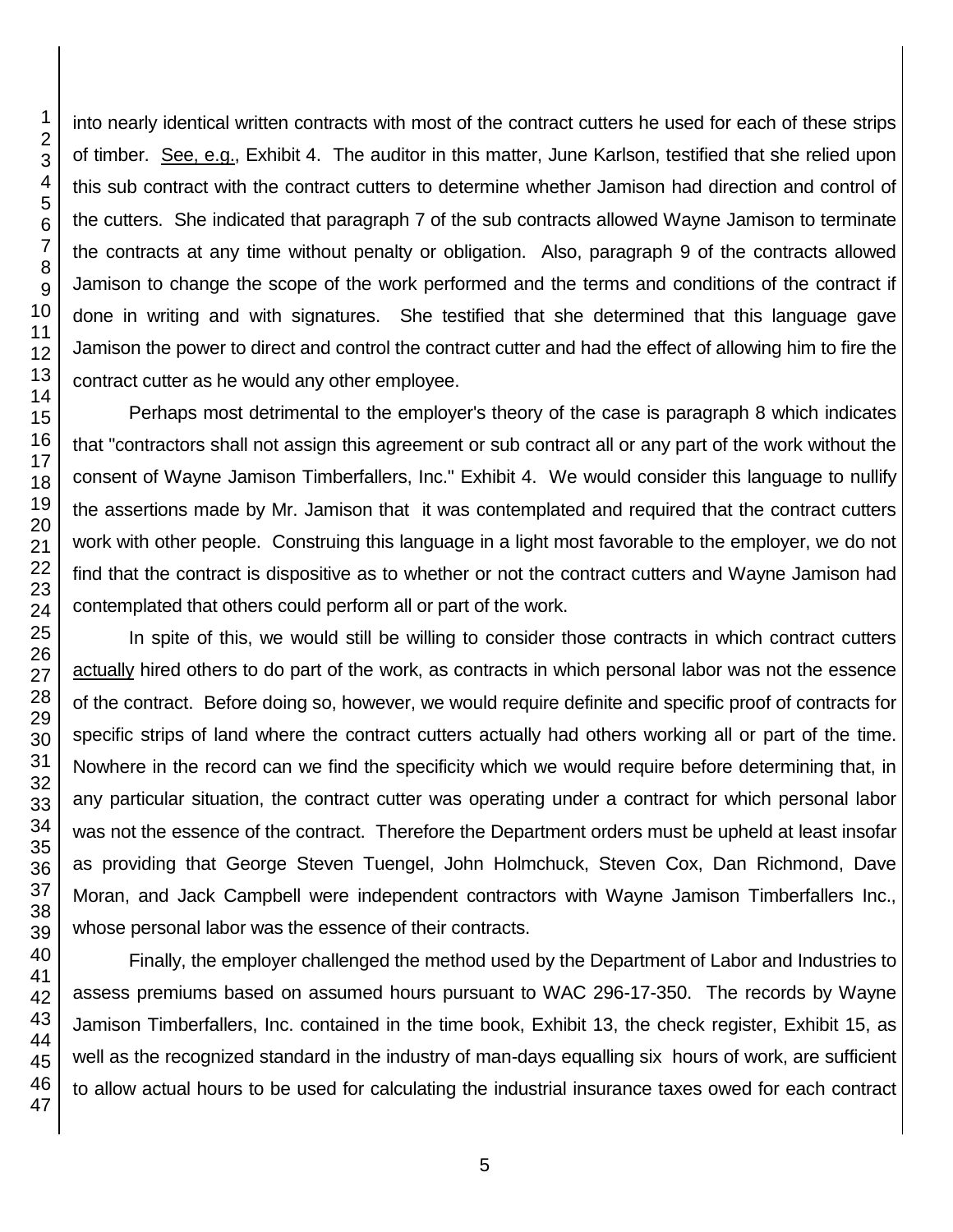cutter. Thus, it is unnecessary to rely upon assumed hours. Therefore we are remanding this matter to the Department to recalculate the taxes owed, using Jamison's records and the appropriate industrial insurance tax rates in effect at the time the labor was performed.

The Proposed Decision and Order concluded that the employer owed premiums with a reduction for six hour man-days reported for timberfallers who assisted each independent contractor and with a reduction for six hour man-days reported by Mr. Tuengel for the use of his bulldozer. The employer, however, had the opportunity at hearing to present the specific number of hours that could be so reflected and failed to do so. We will therefore not direct the Department to make such reductions in premiums.

## **FINDINGS OF FACT**

1. On January 16, 1987 the Department issued to Wayne Jamison as proprietor on his and his wife's behalf, a Notice and Order of Assessment of Industrial Insurance Taxes No. 51470 signed by Betty Lott, Collection Auditor for the Department of Labor and Industries, which ordered that taxes were due and owing to the state fund which had accrued between April 1, 1984 through December 31, 1984 in the sum of \$6,706.74 and made demand for payment. On January 28, 1987 Wayne Jamison and his wife filed a protest and request for reconsideration. On April 6, 1987 Lynn Conley, an Accounts Auditor with the Department of Labor and Industries, issued an order on behalf of the Department of Labor and Industries, affirming the Notice and Order of Assessment of Industrial Insurance Taxes No. 51470. On April 23, 1987 Wayne Jamison and his wife filed a notice of appeal with the Board of Industrial Insurance Appeals. On May 19, 1987 the Board issued an order granting the appeal and assigned it Docket No. 87 1383.

On January 16, 1987 the Department issued to Wayne Jamison Timberfallers, Inc. a Notice and Order of Assessment of Industrial Insurance Taxes No. 51469, signed by Betty Lott, Collection Auditor for the Department of Labor and Industries, which ordered that taxes were due and owing to the state fund which had accrued between January 1, 1985 through March 31, 1986 in the sum of \$38,810.52 and made demand for payment. On January 28, 1987 Wayne Jamison filed a protest and request for reconsideration. On April 6, 1987 Lynn Conley, an Accounts Auditor with the Department of Labor and Industries, issued an order on behalf of the Department of Labor and Industries, affirming the Notice and Order of Assessment of Industrial Insurance Taxes No. 51469. On April 23, 1987 Wayne Jamison Timberfallers, Inc. filed a notice of appeal with the Board of Industrial Insurance Appeals. On May 19, 1987 the Board issued an order granting the appeal and assigned it Docket No. 87 1384.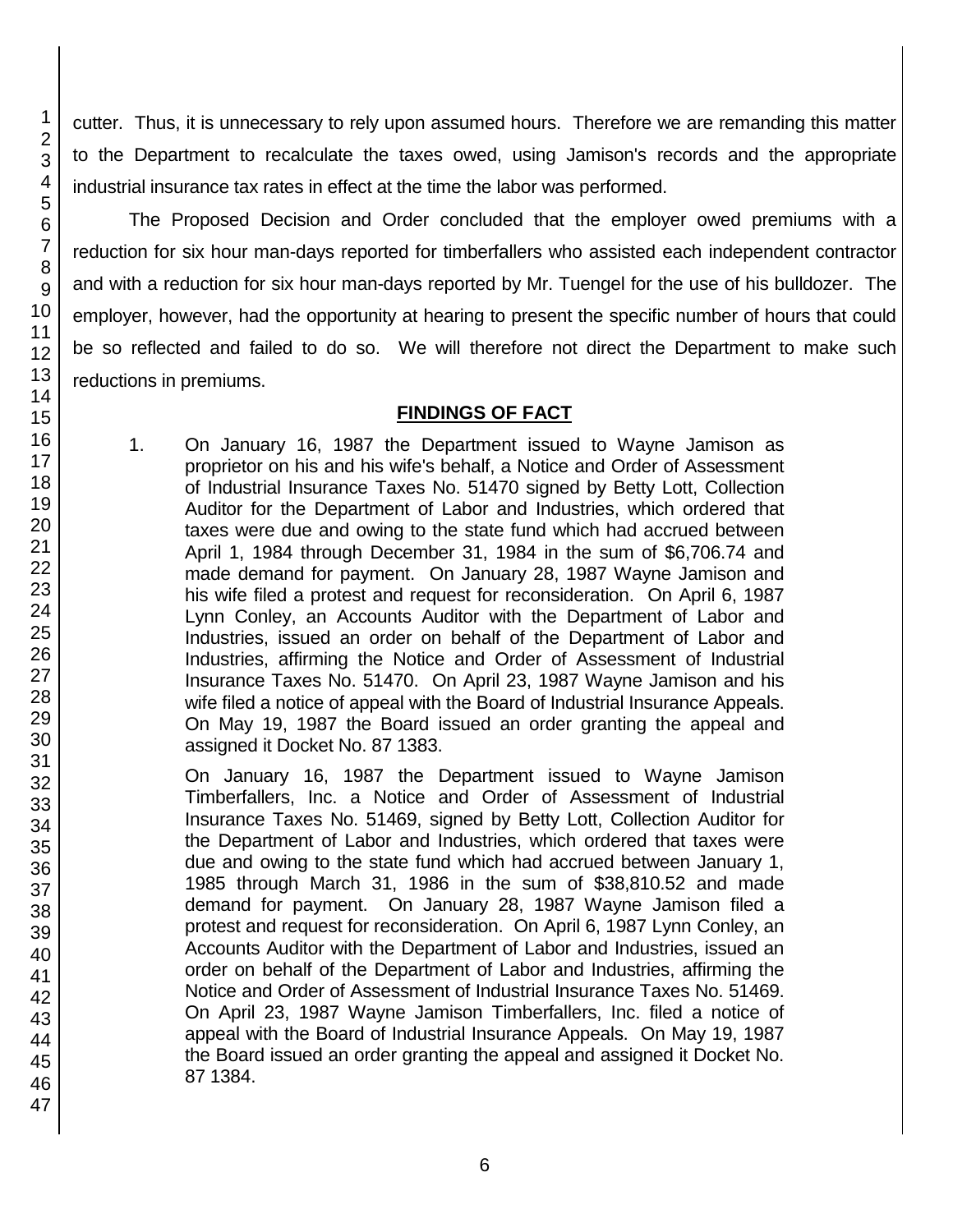- 2. Between April 1, 1984 and December 31, 1984 and January 1, 1985 and March 31, 1986, Wayne Jamison Timberfallers, Inc., contracted for the personal labor in the form of falling and bucking of timber on a six hour per day, man-day basis, with the following contract cutters: George Steven Tuengel d/b/a Tuengel Cutting; John Holmchuck; Stephen Cox d/b/a Swede Bushelding; Dan Richmond d/b/a Dan Richmond Construction or Richmond Cutting; Dave Moran d/b/a DMD Cutting; and Jack Campbell d/b/a C&C Cutting.
- 3. Between April 1, 1984 and December 31, 1984 and January 1, 1985 and March 31, 1986, contract cutters George Steven Tuengel, John Holmchuck, Steven Cox, Dan Richmond, Dave Moran, and Jack Campbell provided their personal labor in the form of falling and bucking timber for Wayne Jamison Timberfallers, Inc. on a six hour per man-day basis, as entered in the time book of Wayne Jamison Timberfallers, Inc.
- 4. In December of 1982 the Director of the Department of Labor and Industries made a written and/or verbal delegation of authority to collection auditors of the Department of Labor and Industries and asked his designees to issue Notices and Orders of Assessment of Industrial Insurance Taxes, and that delegation continued through 1987.

# **CONCLUSIONS OF LAW**

- 1. The Board of Industrial Insurance Appeals has jurisdiction over the parties and subject matter of these appeals.
- 2. George Steven Tuengel, John Holmchuck, Steven Cox, Dan Richmond, Dave Moran, and Jack Campbell were independent contractors with Wayne Jamison Timberfallers, Inc. from April 1, 1984 through December 31, 1984 and January 1, 1985 through March 31, 1986, yet their personal labor was the essence of their contracts such that they were workers of Wayne Jamison Timberfallers, Inc. within the meaning of RCW 51.08.180.
- 3. Wayne Jamison Timberfallers, Inc. owes industrial insurance taxes for the labor of independent contractors George Steven Tuengel, John Holmchuck, Steven Cox, Dan Richmond, Dave Moran, and Jack Campbell performed during the periods April 1, 1984 through December 31, 1984 and January 1, 1985 through March 31, 1986, based upon the actual hours worked by such individuals as shown by the time records of Wayne Jamison Timberfallers, Inc.
- 4. The order of April 6, 1987 which affirmed a Notice and Order of Assessment of Industrial Insurance Taxes No. 51470 issued on January 16, 1987 to Wayne Jamison and his wife, which demanded the sum of \$6,706.74 for unpaid industrial insurance taxes owed the state fund and accruing between April 1, 1984 through December 31, 1984, is incorrect and is reversed and the matter is remanded to the Department of Labor and Industries to recalculate the amount of industrial insurance taxes owed by Wayne Jamison proprietorship for the labor of George Steven